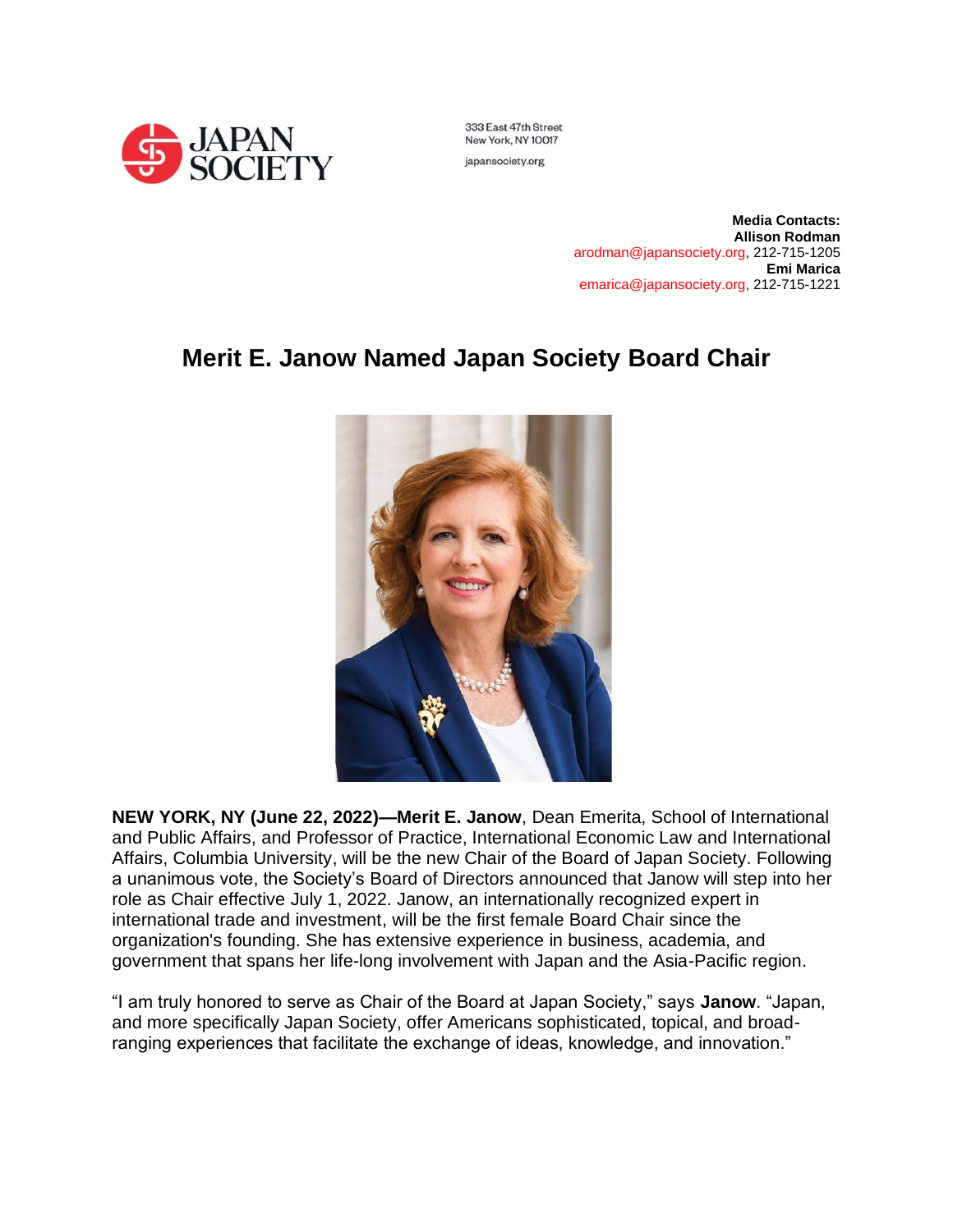Janow, who grew up in Tokyo, joined the Board of Directors in 2005. She is a past Chair of the Program Committee and currently serves on the Nominating and Corporate Governance Committee.

Janow succeeds **Joseph R. Perella**, who will step down as Chairman after five years of exemplary service.

"We are thrilled to welcome Merit Janow as our new Board Chair," said **Joshua W. Walker**, President and CEO of Japan Society. "Her deep connection to the Asia-Pacific region underscores her unique candidacy and her nuanced understanding of the U.S.-Japan space. She is one of the rare individuals who has equal fluency in the worlds of public policy and business. Merit knows us well, and we are excited to embark on this new journey together."

Janow's first public appearance as Japan Society's Chair-Elect took place at the Society's 2022 Annual Dinner, on June 21, 6:30 pm at Cipriani 42<sup>nd</sup> Street (110 East 42<sup>nd</sup> Street). The dinner featured a keynote dialogue with **Jane Fraser**, Chief Executive Officer, Citi, and honored baseball star **Hideki Matsui**. The Japan Society Annual Dinner is an international gathering of business leaders, artists, and friends. Attracting approximately 700 prominent business, cultural and diplomatic leaders it is both a celebration of and a testament to the shared vision of the people of the U.S. and Japan.

## **About Merit E. Janow**

Janow has been on the faculty of Columbia University's School of International and Public Affairs (SIPA) and Columbia Law School since 1994 and served as Dean of SIPA from 2013 through 2021. In 2003, Janow was elected for a four-year term as one of the seven Members of the World Trade Organization's Appellate Body. From 1997-2000, she served as Executive Director of the first international antitrust advisory committee to the Attorney General and Assistant Attorney General for Antitrust of the U.S. Justice Department. Prior to joining Columbia University, from 1989-93, she was Deputy Assistant USTR for Japan and China in the Office of the U.S. Trade Representative

Janow currently serves as independent Chair of Mastercard, as well as a Board member of funds within the American Funds/Capital group, and Aptiv. She is a trustee of the National Committee on US-China Relations and a member of the Council on Foreign Relations. She is on the global advisory council of MUFG and was an inaugural member of the international advisory council of China's sovereign fund, the China Investment Corporation. She has a JD from Columbia Law School and a BA in Asian Studies with honors from the University of Michigan.

**Editor's Note:** A high-res portrait of Ms. Janow can be found [here.](https://www.dropbox.com/s/1ax2nshjehbuvmk/Merit%20Janow%20Headshot.tif?dl=0)

## **About Japan Society**

Japan Society is the premier organization connecting Japanese arts, culture, business, and society with audiences in New York and around the world. Japan Society is inspired by the